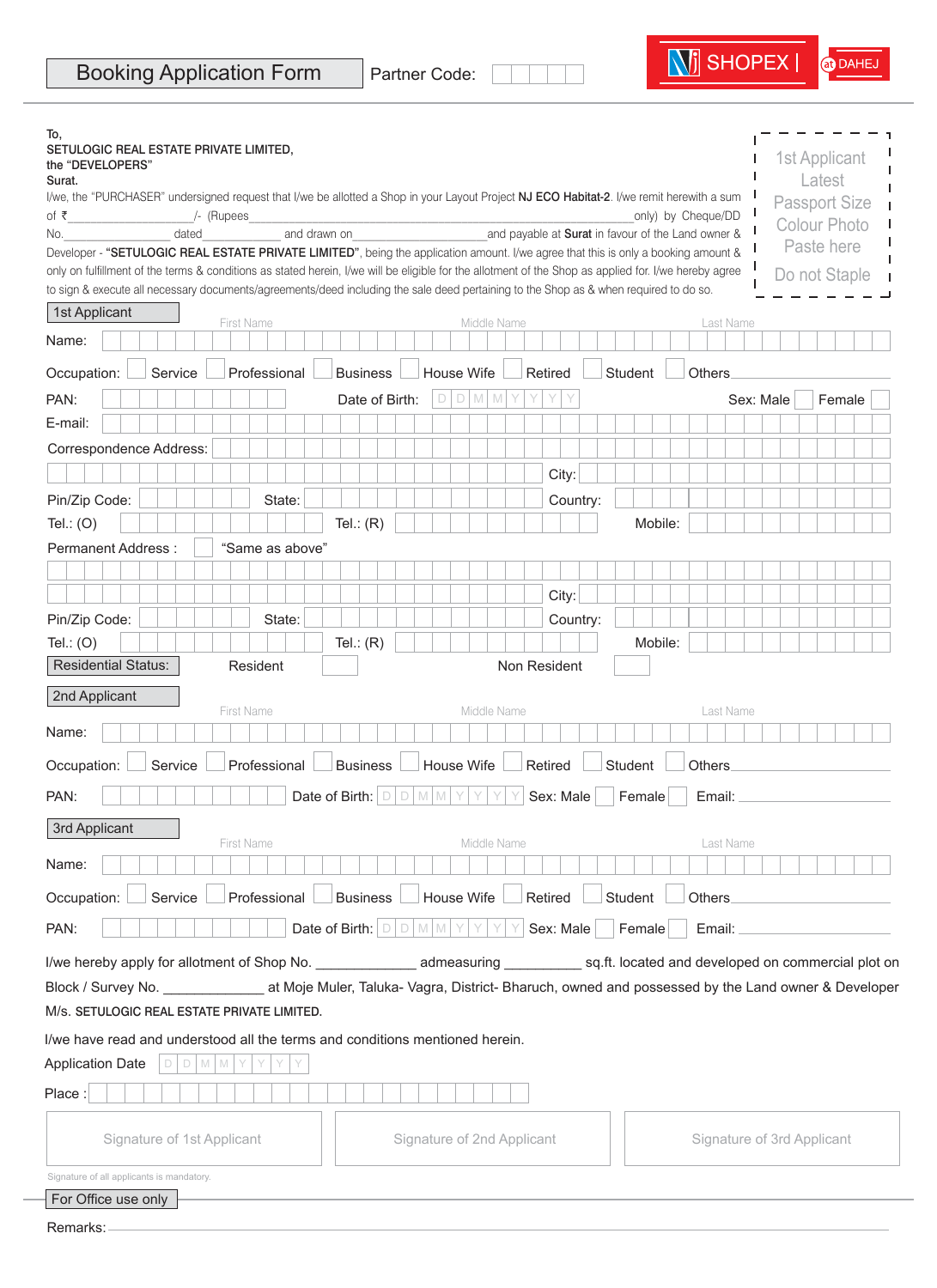#### **PLAN A - Payment Terms for Installment Plan**

| Shop No.                     |               |   | Amount | Cheque Date | Cheque No. | <b>Bank Name</b> | <b>Branch</b> |
|------------------------------|---------------|---|--------|-------------|------------|------------------|---------------|
| <b>Booking Amount</b>        | 25%           | ₹ |        |             |            |                  |               |
| 1st EMI - PDC                |               | ₹ |        |             |            |                  |               |
| 2nd EMI - PDC                |               | ₹ |        |             |            |                  |               |
| 3rd EMI - PDC                |               | ₹ |        |             |            |                  |               |
| 4th EMI - PDC                |               | ₹ |        |             |            |                  |               |
| 5th EMI - PDC                |               | ₹ |        |             |            |                  |               |
| 6th EMI - PDC                |               | ₹ |        |             |            |                  |               |
|                              | $+5.9\%$ *    | ₹ |        |             |            |                  |               |
|                              | $+4,000/$ -** | ₹ |        |             |            |                  |               |
| 7th EMI - PDC                |               | ₹ |        |             |            |                  |               |
| 8th EMI - PDC                |               | ₹ |        |             |            |                  |               |
| 9th EMI - PDC                |               | ₹ |        |             |            |                  |               |
| 10th EMI - PDC               |               | ₹ |        |             |            |                  |               |
| 11th EMI - PDC               |               | ₹ |        |             |            |                  |               |
| 12th EMI - PDC               |               | ₹ |        |             |            |                  |               |
| <b>PLAN B - Upfront Plan</b> |               |   |        |             |            |                  |               |
| Shop No.                     |               |   | Amount | Cheque Date | Cheque No. | <b>Bank Name</b> | <b>Branch</b> |
| <b>Booking Amount</b>        | 250/          | 手 |        |             |            |                  |               |

| <b>UIUD IVU.</b>      |                 |               | AIIIOUIIL | Gregue Date | Criegue No. | DAIIN NAILE | DIANUI |
|-----------------------|-----------------|---------------|-----------|-------------|-------------|-------------|--------|
| <b>Booking Amount</b> | 25%             | $\Rightarrow$ |           |             |             |             |        |
|                       | $+5.9\%$ *      |               |           |             |             |             |        |
|                       | $+4.000/$ -** ' | ₹             |           |             |             |             |        |
| PDC (Within 45 Days)  | 75%             |               |           |             |             |             |        |

\*In respect of stamp duty and registration charges. (Registration fees of 1% is exempt for female sole Purchaser.)

\*\*Lawyer fees and related charges for execution of necessary agreements/sale deeds.

#### **Terms and Conditions**

1. The Purchaser confirms that he/she has applied for the Shop(s) with full knowledge about the material specifications provided by the Developer and shall be subject to all the laws and rules applicable to this Project, which has also been explained by the Developer and understood by Purchaser.

2. The Developer shall not be responsible for any consequences due to Act of God, force majeure or state's action.

3. The making of the application shall not in any way be construed as an allotment. The allotment shall be subject of execution of the necessary agreement/deed by the Purchaser with the Developer/Land owner

4. The Purchaser acknowledges that the price of the shop is inclusive of Service Tax, Cess and VAT at present prevailing rates. Any increase or decrease of rates in future shall be adjusted with the Purchaser in respective installment.

5. The Shop(s) shall only be allotted on receipt of 100% payment and completion of all the formalities including execution of the sale deed. The tentative time of delivery of possession (hereinafter referred to as "Possession Date") will be 28.02.2015.

6. The purchaser agrees to bear and pay maintenance charges @ rate of  $\bar{\tau}1.50$  per sq ft per month for the period of 12 months in advance commencing from the date of possession to NJ Realty Services Private Limited, Surat.

7. In case of cancellation any time after booking the Shop(s), ₹10,000/- will be forfeited per Shop and the balance amount shall be refunded by the Developer to the Purchaser within 30 days of such cancellation.

8. All the payments in respect to the purchase of Shop(s) shall be made through cheques/ drafts drawn in favour of 'SETULOGIC REAL ESTATE PRIVATE LIMITED' payable at Surat.

9. The expense relating to the purchase of Shop(s) including electricity charges, maintenance charges and other related expenses & applicable taxes shall be borne and paid by the Purchaser of the Shop(s) on actual basis.

10. The expense relating to the purchase of Shop(s) namely stamp duty, registration charges, lawyer fees and related charges in respect of execution of necessary agreements/sale deeds shall be paid by the Purchaser in favour of SETULOGIC REAL ESTATE PRIVATE LIMITED' at the time of booking. The Developer shall get the necessary agreements/sale deeds registered after the Possession Date.

11. Addition / Alterations/ Modification/ Elimination in the civil work: Any changes viz. addition, alteration, modification and elimination in the civil work requested by Purchaser shall be made subject to the approval of the Developer and on extra payment of such charges as determined by the Developer and shall be paid 100% in advance by Purchaser. 12. The Developer reserves the right to reject any application or reject any request for cancellation of booking on non-fulfillment of any of the terms and conditions in this application form, or if the Developer deems fit and the Purchaser shall have no say in the same.

13. Transfer: The transfer of Shop(s) by the allottee to any other person shall be allowed only after the completion of full payment and all the prescribed formalities including the execution of sale deed.

14. Developer shall have right to:

(a) Enhance/reduce the expanse of Project and add/remove contiguous/ non-contiguous parcels of land in the Project.

(b) Change/revise details of the Project.

15. The Purchaser agrees that there may be minor variation in actual area/size of Shop(s) at the time of delivery of possession of Shop(s) and that the difference in value of Shop(s) on account of such variation, shall be refunded to or collected from the Purchaser, as the case may be.

16. The Purchaser agrees to timely pay all the maintenance or service charges to the maintenance agency appointed from time to time.

17. The Developer ensures that it has obtained all necessary permissions/approvals from the concerned govermental bodies to provide the agreed facilities and to develop the said Project. It also represents that in case any permission/approval, which becomes necessary and in case where it has not been sanctioned by concerned authority till the Possession Date, the Developer will refund the entire amount paid by the Purchaser within one-month period of the said Date.

18. Prices are subject to revision from time to time without any notice.

19. All disputes shall be subject to exclusive Jurisdiction of Courts at Surat.

I/we have read and understood all the terms and conditions mentioned herein. I/we hereby declare that the information provided herewith are true and correct to the best of my knowledge.

| <b>Application Date</b><br>$D/D/M/M/Y/Y/Y$ | Place:                     |                            |
|--------------------------------------------|----------------------------|----------------------------|
| Signature of 1st Applicant                 | Signature of 2nd Applicant | Signature of 3rd Applicant |
| Signature of all applicants is mandatory.  |                            |                            |

DISCLAIMER: Developer shall have exclusive rights to change, expand or revise or abandon altogether, the scheme or part of the scheme or any details therein including specifications whenever and wherever admissible under the rules or laws and all such changes, revisions, expansions, sub-divisions and/or combinations, additions, deletions, removals, etc., shall be binding to applicant.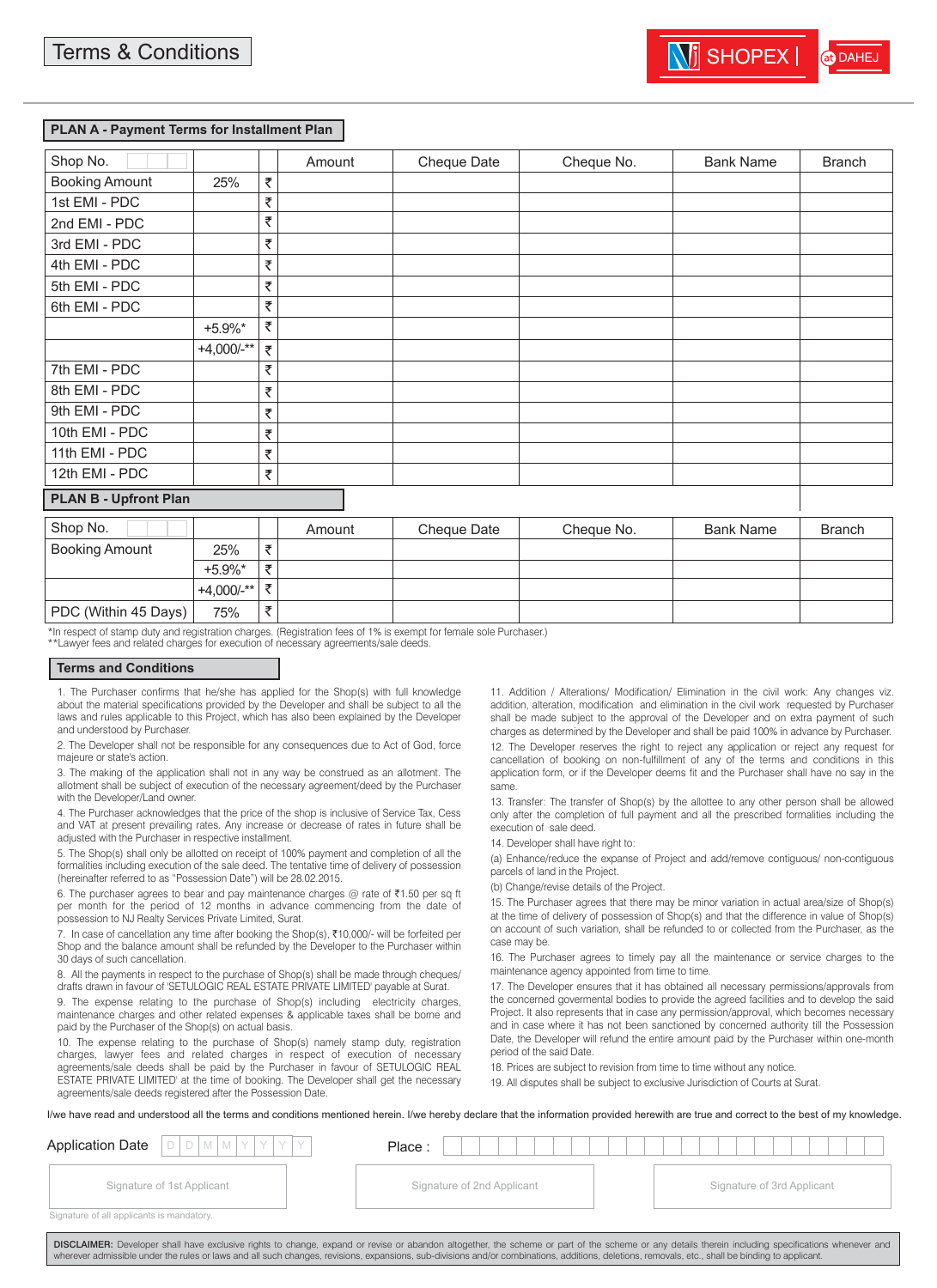# **ANNEXURE** ( PLAN A-INSTALLMENT PLAN)

| <b>Floor</b>        | Shop No. | Size                | Carpet Area (Sq. Ft.) | Price $(7)$ | <b>Booking Amount @ 25%</b> | <b>12 Equal EMIs</b> |
|---------------------|----------|---------------------|-----------------------|-------------|-----------------------------|----------------------|
|                     |          |                     | <b>SHOPEX 1</b>       |             |                             |                      |
| <b>Ground Floor</b> | B62-1    | 11'-0" X 20'-0"     | 227.14                | 15,05,938   | 3,76,485                    | 94,121               |
|                     | B62-2    | 11'-0" X 20'-0"     | 227.14                | 15,05,938   | 3,76,485                    | 94,121               |
|                     | B62-3    | 11'-0" X 20'-0"     | 227.14                | 15,05,938   | 3,76,485                    | 94,121               |
|                     | B62-4    | 11'-0" X 20'-0"     | 227.14                | 15,05,938   | 3,76,485                    | 94,121               |
|                     | B62-5    | 11'-0" X 20'-0"     | 227.14                | 15,05,938   | 3,76,485                    | 94,121               |
|                     | B62-6    | $11 - 0$ " X 20'-0" | 227.14                | 15,05,938   | 3,76,485                    | 94,121               |
| <b>First Floor</b>  | B62-101  | 11'-0" X 20'-0"     | 227.14                | 9,04,017    | 2,26,004                    | 56,501               |
|                     | B62-102  | 11'-0" X 20'-0"     | 227.14                | 9,04,017    | 2,26,004                    | 56,501               |
|                     | B62-103  | 11'-0" X 20'-0"     | 227.14                | 9,04,017    | 2,26,004                    | 56,501               |
|                     | B62-104  | 11'-0" X 20'-0"     | 227.14                | 9,04,017    | 2,26,004                    | 56,501               |
|                     | B62-105  | $11 - 0$ " X 20'-0" | 227.14                | 9,04,017    | 2,26,004                    | 56,501               |
|                     | B62-106  | 11'-0" X 20'-0"     | 227.14                | 9,04,017    | 2,26,004                    | 56,501               |
| Second Floor        | B62-201  | $11 - 0$ " X 20'-0" | 227.14                | 6,72,334    | 1,68,084                    | 42,021               |
|                     | B62-202  | 11'-0" X 20'-0"     | 227.14                | 6,72,334    | 1,68,084                    | 42,021               |
|                     | B62-203  | 11'-0" X 20'-0"     | 227.14                | 6,72,334    | 1,68,084                    | 42,021               |
|                     | B62-204  | 11'-0" X 20'-0"     | 227.14                | 6,72,334    | 1,68,084                    | 42,021               |
|                     | B62-205  | 11'-0" X 20'-0"     | 227.14                | 6,72,334    | 1,68,084                    | 42,021               |
|                     | B62-206  | 11'-0" X 20'-0"     | 227.14                | 6,72,334    | 1,68,084                    | 42,021               |

|                     |         |                    | <b>SHOPEX 2</b> |           |          |          |
|---------------------|---------|--------------------|-----------------|-----------|----------|----------|
| <b>Ground Floor</b> | B24-1   | 20'-0" x 20'-51/2" | 432.66          | 28,68,536 | 7,17,134 | 1,79,283 |
|                     | B24-2   | 20'-0" x 20'-51/2" | 420.82          | 27,90,037 | 6,97,509 | 1,74,377 |
|                     | B24-3   | 20'-0" x 20'-51/2" | 420.82          | 27,90,037 | 6,97,509 | 1,74,377 |
|                     | B24-4   | 20'-0" x 20'-51/2" | 420.82          | 27,90,037 | 6,97,509 | 1,74,377 |
|                     | B24-5   | 20'-0" x 20'-51/2" | 420.82          | 27,90,037 | 6,97,509 | 1,74,377 |
|                     | B24-6   | 15'-1" x 9'-10"    | 154.40          | 10,23,672 | 2,55,918 | 63,980   |
|                     | B24-7   | 9'-10" x 15'-1"    | 154.40          | 10,23,672 | 2,55,918 | 63,980   |
|                     | B24-8   | 20'-51/2" x 20'-0" | 420.82          | 27,90,037 | 6,97,509 | 1,74,377 |
|                     | B24-9   | 20'-51/2" x 20'-0" | 420.82          | 27,90,037 | 6,97,509 | 1,74,377 |
|                     | B24-10  | 20'-51/2" x 20'-0" | 420.82          | 27,90,037 | 6,97,509 | 1,74,377 |
|                     | B24-11  | 20'-51/2" x 20'-0" | 420.82          | 27,90,037 | 6,97,509 | 1,74,377 |
|                     | B24-12  | 20'-51/2" x 20'-0" | 432.66          | 28,68,536 | 7,17,134 | 1,79,283 |
| <b>First Floor</b>  | B24-101 | 20'-0" X 20'-51/2" | 432.66          | 17,21,987 | 4,30,497 | 1,07,624 |
|                     | B24-102 | 20'-0" X 20'-51/2" | 420.82          | 16,74,864 | 4,18,716 | 1,04,679 |
|                     | B24-103 | 20'-0" X 20'-51/2" | 420.82          | 16,74,864 | 4,18,716 | 1,04,679 |
|                     | B24-104 | 20'-0" X 20'-51/2" | 420.82          | 16,74,864 | 4,18,716 | 1,04,679 |
|                     | B24-105 | 20'-0" X 20'-51/2" | 420.82          | 16,74,864 | 4,18,716 | 1,04,679 |
|                     | B24-106 | 15'-1" x 9'-10"    | 154.40          | 6,14,512  | 1,53,628 | 38,407   |
|                     | B24-107 | 9'-10" x 15'-1"    | 154.40          | 6,14,512  | 1,53,628 | 38,407   |
|                     | B24-108 | 20'-51/2" x 20'-0" | 420.82          | 16,74,864 | 4,18,716 | 1,04,679 |
|                     | B24-109 | 20'-51/2" x 20'-0" | 420.82          | 16,74,864 | 4,18,716 | 1,04,679 |
|                     | B24-110 | 20'-51/2" x 20'-0" | 420.82          | 16,74,864 | 4,18,716 | 1,04,679 |
|                     | B24-111 | 20'-51/2" x 20'-0" | 420.82          | 16,74,864 | 4,18,716 | 1,04,679 |
|                     | B24-112 | 20'-51/2" x 20'-0" | 432.66          | 17,21,987 | 4,30,497 | 1,07,624 |
| <b>Second Floor</b> | B24-201 | 20'-0" X 20'-51/2" | 432.66          | 12,80,674 | 3,20,168 | 80,042   |
|                     | B24-202 | 20'-0" X 20'-51/2" | 420.82          | 12,45,627 | 3,11,407 | 77,852   |
|                     | B24-203 | 20'-0" X 20'-51/2" | 420.82          | 12,45,627 | 3,11,407 | 77,852   |
|                     | B24-204 | 20'-0" X 20'-51/2" | 420.82          | 12,45,627 | 3,11,407 | 77,852   |
|                     | B24-205 | 20'-0" X 20'-51/2" | 420.82          | 12,45,627 | 3,11,407 | 77,852   |
|                     | B24-206 | 15'-1" x 9'-10"    | 154.40          | 4,57,024  | 1,14,256 | 28,564   |
|                     | B24-207 | 9'-10" x 15'-1"    | 154.40          | 4,57,024  | 1,14,256 | 28,564   |
|                     | B24-208 | 20'-51/2" x 20'-0" | 420.82          | 12,45,627 | 3,11,407 | 77,852   |
|                     | B24-209 | 20'-51/2" x 20'-0" | 420.82          | 12,45,627 | 3,11,407 | 77,852   |
|                     | B24-210 | 20'-51/2" x 20'-0" | 420.82          | 12,45,627 | 3,11,407 | 77,852   |
|                     | B24-211 | 20'-51/2" x 20'-0" | 420.82          | 12,45,627 | 3,11,407 | 77,852   |
|                     | B24-212 | 20'-51/2" x 20'-0" | 432.66          | 12,80,674 | 3,20,168 | 80,042   |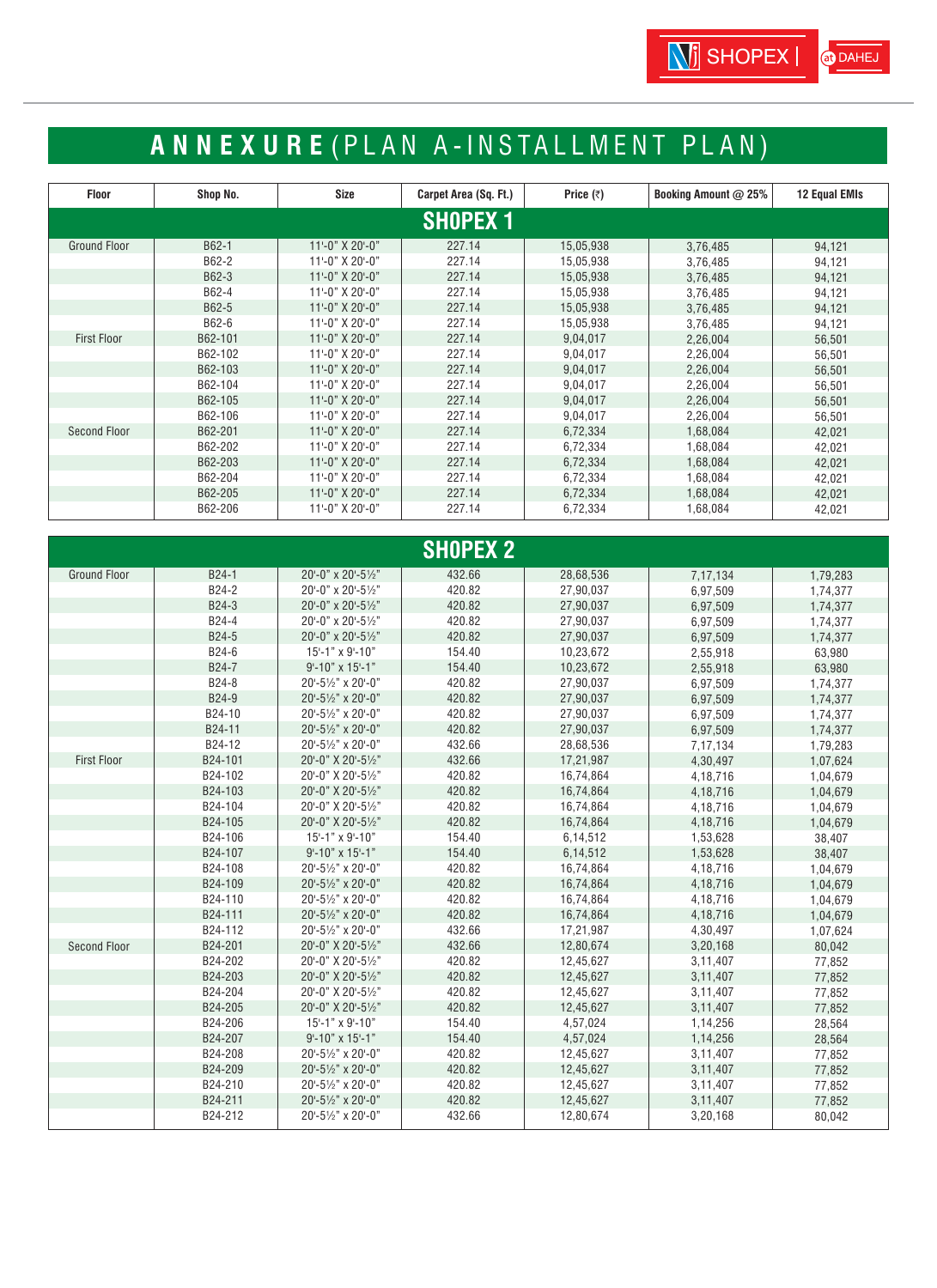# **ANNEXURE** ( PLAN A-INSTALLMENT PLAN)

| <b>Floor</b>        | Shop No. | Size               | Carpet Area (Sq. Ft.) | Price $(3)$ | Booking Amount @ 25% | <b>12 Equal EMIs</b> |
|---------------------|----------|--------------------|-----------------------|-------------|----------------------|----------------------|
|                     |          |                    | <b>SHOPEX 3</b>       |             |                      |                      |
| <b>Ground Floor</b> | $B1-1$   | 20'-0" X 15'-51/2" | 327.00                | 21,68,010   | 5,42,003             | 1,35,501             |
|                     | $B1-2$   | 29'-61/2" X 20'-0" | 596.64                | 39,55,723   | 9,88,931             | 2,47,233             |
|                     | $B1-3$   | 12'-9" X 20'-0"    | 261.00                | 17,30,430   | 4,32,608             | 1,08,152             |
|                     | $B1-4$   | 12'-9" X 20'-0"    | 261.00                | 17,30,430   | 4,32,608             | 1,08,152             |
|                     | $B1-5$   | 12'-71/2" X 20'-0" | 258.67                | 17,14,982   | 4,28,746             | 1,07,186             |
|                     | $B1-6$   | 12'-71/2" X 20'-0" | 258.67                | 17,14,982   | 4,28,746             | 1,07,186             |
|                     | $B1 - 7$ | 12'-9" X 20'-0"    | 261.00                | 17,30,430   | 4,32,608             | 1,08,152             |
|                     | $B1-8$   | 12'-9" X 20'-0"    | 261.00                | 17,30,430   | 4,32,608             | 1,08,152             |
|                     | $B1-9$   | 29'-61/2" X 20'-0" | 596.64                | 39,55,723   | 9,88,931             | 2,47,233             |
|                     | B1-10    | 20'-0" X 15'-51/2" | 327.00                | 21,68,010   | 5,42,003             | 1,35,501             |
| <b>First Floor</b>  | B1-101   | 20'-0" X 15'-51/2" | 327.00                | 13,01,460   | 3,25,365             | 81,341               |
|                     | B1-102   | 29'-61/2" X 20'-0" | 596.64                | 23,74,627   | 5,93,657             | 1,48,414             |
|                     | B1-103   | 12'-9" X 20'-0"    | 261.00                | 10,38,780   | 2,59,695             | 64,924               |
|                     | B1-104   | 12'-9" X 20'-0"    | 261.00                | 10,38,780   | 2,59,695             | 64,924               |
|                     | B1-105   | 12'-71/2" X 20'-0" | 258.67                | 10,29,507   | 2,57,377             | 64,344               |
|                     | B1-106   | 12'-71/2" X 20'-0" | 258.67                | 10,29,507   | 2,57,377             | 64,344               |
|                     | B1-107   | 12'-9" X 20'-0"    | 261.00                | 10,38,780   | 2,59,695             | 64,924               |
|                     | B1-108   | 12'-9" X 20'-0"    | 261.00                | 10,38,780   | 2,59,695             | 64,924               |
|                     | B1-109   | 29'-61/2" X 20'-0" | 596.64                | 23,74,627   | 5,93,657             | 1,48,414             |
|                     | B1-110   | 20'-0" X 15'-51/2" | 327.00                | 13,01,460   | 3,25,365             | 81,341               |
| <b>Second Floor</b> | B1-201   | 20'-0" X 15'-51/2" | 327.00                | 9,67,920    | 2,41,980             | 60,495               |
|                     | B1-202   | 29'-61/2" X 20'-0" | 596.64                | 17,66,054   | 4,41,514             | 1,10,378             |
|                     | B1-203   | 12'-9" X 20'-0"    | 261.00                | 7,72,560    | 1,93,140             | 48,285               |
|                     | B1-204   | 12'-9" X 20'-0"    | 261.00                | 7,72,560    | 1,93,140             | 48,285               |
|                     | B1-205   | 12'-71/2" X 20'-0" | 258.67                | 7,65,663    | 1,91,416             | 47,854               |
|                     | B1-206   | 12'-71/2" X 20'-0" | 258.67                | 7,65,663    | 1,91,416             | 47,854               |
|                     | B1-207   | 12'-9" X 20'-0"    | 261.00                | 7,72,560    | 1,93,140             | 48,285               |
|                     | B1-208   | 12'-9" X 20'-0"    | 261.00                | 7,72,560    | 1,93,140             | 48,285               |
|                     | B1-209   | 29'-61/2" X 20'-0" | 596.64                | 17,66,054   | 4,41,514             | 1,10,378             |
|                     | B1-210   | 20'-0" X 15'-51/2" | 327.00                | 9,67,920    | 2,41,980             | 60,495               |

|                     | <b>SHOPEX 4</b> |                                 |        |           |          |          |  |  |  |  |
|---------------------|-----------------|---------------------------------|--------|-----------|----------|----------|--|--|--|--|
| <b>Ground Floor</b> | $A1-01$         | 20'-0" X 20'-51/2"              | 432.66 | 28,68,536 | 7,17,134 | 1,79,283 |  |  |  |  |
|                     | A1-02           | 20'-0" X 20'-51/2"              | 420.82 | 27,90,037 | 6,97,509 | 1.74.377 |  |  |  |  |
|                     | $A1-03$         | 20'-0" X 20'-51/2"              | 420.82 | 27,90,037 | 6.97.509 | 1,74,377 |  |  |  |  |
|                     | $A1-04$         | 15'-1" X 20'-51/2"              |        |           |          |          |  |  |  |  |
|                     |                 | 4'-11" X 9'-10"                 | 368.63 | 24.44.017 | 6,11,004 | 1,52,751 |  |  |  |  |
|                     | $A1-05$         | 20'-51/2" X 15'-1"              |        |           |          |          |  |  |  |  |
|                     |                 | $9 - 10" X 4 - 11"$             | 368.63 | 24,44,017 | 6,11,004 | 1,52,751 |  |  |  |  |
|                     | A1-06           | 20'-51/2" x 20'-0"              | 420.82 | 27,90,037 | 6,97,509 | 1,74,377 |  |  |  |  |
|                     | A1-07           | 20'-51/2" x 20'-0"              | 420.82 | 27,90,037 | 6,97,509 | 1,74,377 |  |  |  |  |
|                     | A1-08           | 20'-51/2" x 20'-0"              | 432.66 | 28,68,536 | 7,17,134 | 1,79,283 |  |  |  |  |
| <b>First Floor</b>  | A1-101          | 20'-0" X 20'-51/2"              | 432.66 | 17,21,987 | 4,30,497 | 1,07,624 |  |  |  |  |
|                     | A1-102          | 20'-0" X 20'-51/2"              | 420.82 | 16,74,864 | 4,18,716 | 1,04,679 |  |  |  |  |
|                     | A1-103          | 20'-0" X 20'-51/2"              | 420.82 | 16,74,864 | 4,18,716 | 1,04,679 |  |  |  |  |
|                     | A1-104          | 15'-1" X 20'-51/ <sub>2</sub> " |        |           |          |          |  |  |  |  |
|                     |                 | 4'-11" X 9'-10"                 | 368.63 | 14,67,147 | 3,66,787 | 91,697   |  |  |  |  |
|                     | A1-105          | 20'-51/ <sub>2</sub> " X 15'-1" |        |           |          |          |  |  |  |  |
|                     |                 | $9 - 10" X 4 - 11"$             | 368.63 | 14,67,147 | 3,66,787 | 91,697   |  |  |  |  |
|                     | A1-106          | 20'-51/ <sub>2</sub> " x 20'-0" | 420.82 | 16,74,864 | 4,18,716 | 1,04,679 |  |  |  |  |
|                     | A1-107          | 20'-51/2" x 20'-0"              | 420.82 | 16,74,864 | 4,18,716 | 1,04,679 |  |  |  |  |
|                     | A1-108          | 20'-51/2" x 20'-0"              | 432.66 | 17,21,987 | 4,30,497 | 1,07,624 |  |  |  |  |
| Second Floor        | A1-201          | 20'-0" X 20'-51/2"              | 432.66 | 12,80,674 | 3,20,168 | 80,042   |  |  |  |  |
|                     | A1-202          | 20'-0" X 20'-51/2"              | 420.82 | 12,45,627 | 3,11,407 | 77,852   |  |  |  |  |
|                     | A1-203          | 20'-0" X 20'-51/2"              | 420.82 | 12,45,627 | 3,11,407 | 77,852   |  |  |  |  |
|                     | A1-204          | 15'-1" X 20'-51/2"              |        |           |          |          |  |  |  |  |
|                     |                 | 4'-11" X 9'-10"                 | 368.63 | 10,91,145 | 2,72,786 | 68,197   |  |  |  |  |
|                     | $A1 - 205$      | 20'-51/ <sub>2</sub> " X 15'-1" |        |           |          |          |  |  |  |  |
|                     |                 | $9 - 10" X 4 - 11"$             | 368.63 | 10.91.145 | 2.72.786 | 68,197   |  |  |  |  |
|                     | A1-206          | 20'-51/2" x 20'-0"              | 420.82 | 12,45,627 | 3,11,407 | 77,852   |  |  |  |  |
|                     | A1-207          | 20'-51/2" x 20'-0"              | 420.82 | 12,45,627 | 3,11,407 | 77,852   |  |  |  |  |
|                     | A1-208          | 20'-51/2" x 20'-0"              | 432.66 | 12,80,674 | 3,20,168 | 80,042   |  |  |  |  |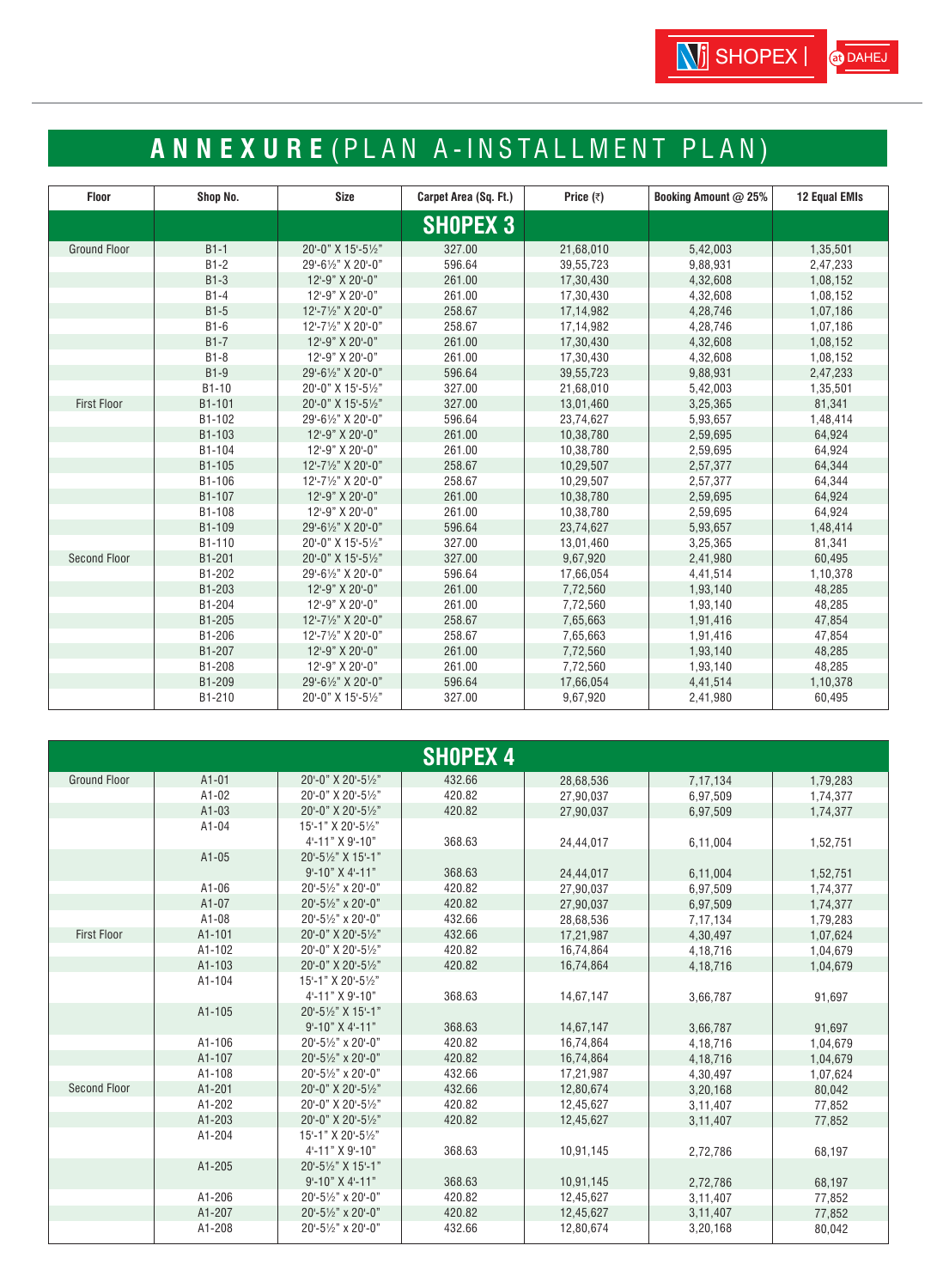# **ANNEXURE** ( PLAN A-INSTALLMENT PLAN)

| <b>Floor</b>    | Shop No. | Size          | Carpet Area (Sq. Ft.) | Price $(3)$ | <b>Booking Amount @ 25%</b> | <b>12 Equal EMIs</b> |  |  |  |
|-----------------|----------|---------------|-----------------------|-------------|-----------------------------|----------------------|--|--|--|
| <b>SHOPEX 5</b> |          |               |                       |             |                             |                      |  |  |  |
| Ground floor    | $A8-01$  | 10'7" X 20'0" | 217.24                | 14,40,301   | 3,60,075                    | 90.019               |  |  |  |
|                 | A8-02    | 10'7" X 20'0" | 217.24                | 14,40,301   | 3.60.075                    | 90.019               |  |  |  |
|                 | $A8-03$  | 10'7" X 20'0" | 217.24                | 14.40.301   | 3.60.075                    | 90.019               |  |  |  |
|                 | A8-04    | 10'7" X 20'0" | 217.24                | 14.40.301   | 3.60.075                    | 90,019               |  |  |  |
| First floor     | A8-101   | 10'7" X 20'0" | 217.24                | 8,64,615    | 2.16.154                    | 54.038               |  |  |  |
|                 | A8-102   | 10'7" X 20'0" | 217.24                | 8,64,615    | 2,16,154                    | 54,038               |  |  |  |
|                 | A8-103   | 10'7" X 20'0" | 217.24                | 8.64.615    | 2.16.154                    | 54.038               |  |  |  |
|                 | A8-104   | 10'7" X 20'0" | 217.24                | 8.64.615    | 2.16.154                    | 54.038               |  |  |  |
| Second floor    | A8-201   | 10'7" X 20'0" | 217.24                | 6,43,030    | 1.60.758                    | 40,189               |  |  |  |
|                 | A8-202   | 10'7" X 20'0" | 217.24                | 6.43.030    | 1.60.758                    | 40,189               |  |  |  |
|                 | A8-203   | 10'7" X 20'0" | 217.24                | 6,43,030    | 1,60,758                    | 40,189               |  |  |  |
|                 | A8-204   | 10'7" X 20'0" | 217.24                | 6.43.030    | 1.60.758                    | 40.189               |  |  |  |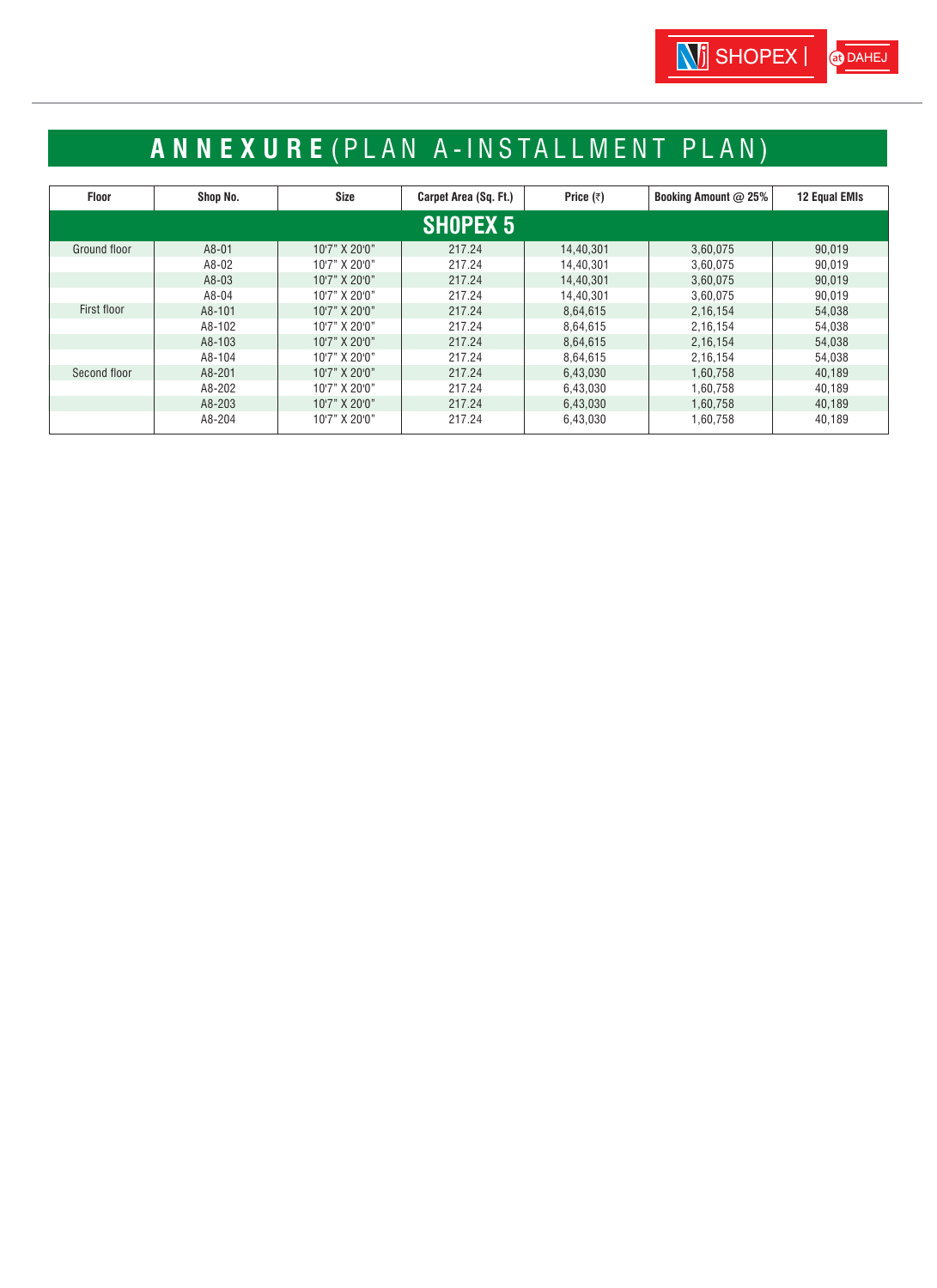# **ANNEXURE** ( PLAN B-UPFRONT PLAN)

| <b>Floor</b>        | Shop No. | Size                | Carpet Area (Sq. Ft.) | Price $(\bar{z})$ | Booking Amount @ 25% | PDC $@75%$ |  |  |  |  |
|---------------------|----------|---------------------|-----------------------|-------------------|----------------------|------------|--|--|--|--|
| <b>SHOPEX 1</b>     |          |                     |                       |                   |                      |            |  |  |  |  |
| <b>Ground Floor</b> | B62-1    | 11'-0" X 20'-0"     | 227.14                | 13,55,344         | 3,38,836             | 10,16,508  |  |  |  |  |
|                     | B62-2    | 11'-0" X 20'-0"     | 227.14                | 13,55,344         | 3,38,836             | 10,16,508  |  |  |  |  |
|                     | B62-3    | 11'-0" X 20'-0"     | 227.14                | 13,55,344         | 3,38,836             | 10,16,508  |  |  |  |  |
|                     | B62-4    | 11'-0" X 20'-0"     | 227.14                | 13,55,344         | 3,38,836             | 10,16,508  |  |  |  |  |
|                     | B62-5    | 11'-0" X 20'-0"     | 227.14                | 13,55,344         | 3,38,836             | 10,16,508  |  |  |  |  |
|                     | B62-6    | 11'-0" X 20'-0"     | 227.14                | 13,55,344         | 3,38,836             | 10,16,508  |  |  |  |  |
| <b>First Floor</b>  | B62-101  | $11 - 0$ " X 20'-0" | 227.14                | 8,13,615          | 2,03,404             | 6,10,212   |  |  |  |  |
|                     | B62-102  | 11'-0" X 20'-0"     | 227.14                | 8,13,615          | 2,03,404             | 6,10,212   |  |  |  |  |
|                     | B62-103  | $11 - 0$ " X 20'-0" | 227.14                | 8,13,615          | 2,03,404             | 6,10,212   |  |  |  |  |
|                     | B62-104  | 11'-0" X 20'-0"     | 227.14                | 8,13,615          | 2,03,404             | 6,10,212   |  |  |  |  |
|                     | B62-105  | 11'-0" X 20'-0"     | 227.14                | 8,13,615          | 2,03,404             | 6,10,212   |  |  |  |  |
|                     | B62-106  | 11'-0" X 20'-0"     | 227.14                | 8,13,615          | 2,03,404             | 6,10,212   |  |  |  |  |
| <b>Second Floor</b> | B62-201  | 11'-0" X 20'-0"     | 227.14                | 6,05,101          | 1,51,275             | 4,53,826   |  |  |  |  |
|                     | B62-202  | 11'-0" X 20'-0"     | 227.14                | 6,05,101          | 1,51,275             | 4,53,826   |  |  |  |  |
|                     | B62-203  | 11'-0" X 20'-0"     | 227.14                | 6,05,101          | 1,51,275             | 4,53,826   |  |  |  |  |
|                     | B62-204  | 11'-0" X 20'-0"     | 227.14                | 6,05,101          | 1,51,275             | 4,53,826   |  |  |  |  |
|                     | B62-205  | 11'-0" X 20'-0"     | 227.14                | 6,05,101          | 1,51,275             | 4,53,826   |  |  |  |  |
|                     | B62-206  | 11'-0" X 20'-0"     | 227.14                | 6,05,101          | 1,51,275             | 4,53,826   |  |  |  |  |

|                     |         |                    | <b>SHOPEX 2</b> |            |          |           |
|---------------------|---------|--------------------|-----------------|------------|----------|-----------|
| <b>Ground Floor</b> | B24-1   | 20'-0" x 20'-51/2" | 432.66          | 25,81,682  | 6,45,421 | 19,36,262 |
|                     | B24-2   | 20'-0" x 20'-51/2" | 420.82          | 25,11,033  | 6,27,758 | 18,83,275 |
|                     | B24-3   | 20'-0" x 20'-51/2" | 420.82          | 25,11,033  | 6,27,758 | 18,83,275 |
|                     | B24-4   | 20'-0" x 20'-51/2" | 420.82          | 25,11,033  | 6,27,758 | 18,83,275 |
|                     | B24-5   | 20'-0" x 20'-51/2" | 420.82          | 25,11,033  | 6,27,758 | 18,83,275 |
|                     | B24-6   | 15'-1" x 9'-10"    | 154.40          | 9,21,305   | 2,30,326 | 6,90,979  |
|                     | B24-7   | 9'-10" x 15'-1"    | 154.40          | 9,21,305   | 2,30,326 | 6,90,979  |
|                     | B24-8   | 20'-51/2" x 20'-0" | 420.82          | 25,11,033  | 6,27,758 | 18,83,275 |
|                     | B24-9   | 20'-51/2" x 20'-0" | 420.82          | 25,11,033  | 6,27,758 | 18,83,275 |
|                     | B24-10  | 20'-51/2" x 20'-0" | 420.82          | 25,11,033  | 6,27,758 | 18,83,275 |
|                     | B24-11  | 20'-51/2" x 20'-0" | 420.82          | 25,11,033  | 6,27,758 | 18,83,275 |
|                     | B24-12  | 20'-51/2" x 20'-0" | 432.66          | 25,81,682  | 6,45,421 | 19,36,262 |
| <b>First Floor</b>  | B24-101 | 20'-0" X 20'-51/2" | 432.66          | 15,49,788  | 3,87,447 | 11,62,341 |
|                     | B24-102 | 20'-0" X 20'-51/2" | 420.82          | 15,07,377  | 3,76,844 | 11,30,533 |
|                     | B24-103 | 20'-0" X 20'-51/2" | 420.82          | 15,07,377  | 3,76,844 | 11,30,533 |
|                     | B24-104 | 20'-0" X 20'-51/2" | 420.82          | 15,07,377  | 3,76,844 | 11,30,533 |
|                     | B24-105 | 20'-0" X 20'-51/2" | 420.82          | 15,07,377  | 3,76,844 | 11,30,533 |
|                     | B24-106 | 15'-1" x 9'-10"    | 154.40          | 5,53,061   | 1,38,265 | 4,14,796  |
|                     | B24-107 | 9'-10" x 15'-1"    | 154.40          | 5,53,061   | 1,38,265 | 4,14,796  |
|                     | B24-108 | 20'-51/2" x 20'-0" | 420.82          | 15,07,377  | 3,76,844 | 11,30,533 |
|                     | B24-109 | 20'-51/2" x 20'-0" | 420.82          | 15,07,377  | 3,76,844 | 11,30,533 |
|                     | B24-110 | 20'-51/2" x 20'-0" | 420.82          | 15,07,377  | 3,76,844 | 11,30,533 |
|                     | B24-111 | 20'-51/2" x 20'-0" | 420.82          | 15,07,377  | 3,76,844 | 11,30,533 |
|                     | B24-112 | 20'-51/2" x 20'-0" | 432.66          | 15,49,788  | 3,87,447 | 11,62,341 |
| <b>Second Floor</b> | B24-201 | 20'-0" X 20'-51/2" | 432.66          | 11,52,606  | 2,88,152 | 8,64,455  |
|                     | B24-202 | 20'-0" X 20'-51/2" | 420.82          | 11,21,064  | 2,80,266 | 8,40,798  |
|                     | B24-203 | 20'-0" X 20'-51/2" | 420.82          | 11,21,064  | 2,80,266 | 8,40,798  |
|                     | B24-204 | 20'-0" X 20'-51/2" | 420.82          | 11,21,064  | 2,80,266 | 8,40,798  |
|                     | B24-205 | 20'-0" X 20'-51/2" | 420.82          | 11,21,064  | 2,80,266 | 8,40,798  |
|                     | B24-206 | 15'-1" x 9'-10"    | 154.40          | 4, 11, 322 | 1,02,830 | 3,08,491  |
|                     | B24-207 | 9'-10" x 15'-1"    | 154.40          | 4,11,322   | 1,02,830 | 3,08,491  |
|                     | B24-208 | 20'-51/2" x 20'-0" | 420.82          | 11,21,064  | 2,80,266 | 8,40,798  |
|                     | B24-209 | 20'-51/2" x 20'-0" | 420.82          | 11,21,064  | 2,80,266 | 8,40,798  |
|                     | B24-210 | 20'-51/2" x 20'-0" | 420.82          | 11,21,064  | 2,80,266 | 8,40,798  |
|                     | B24-211 | 20'-51/2" x 20'-0" | 420.82          | 11,21,064  | 2,80,266 | 8,40,798  |
|                     | B24-212 | 20'-51/2" x 20'-0" | 432.66          | 11,52,606  | 2,88,152 | 8,64,455  |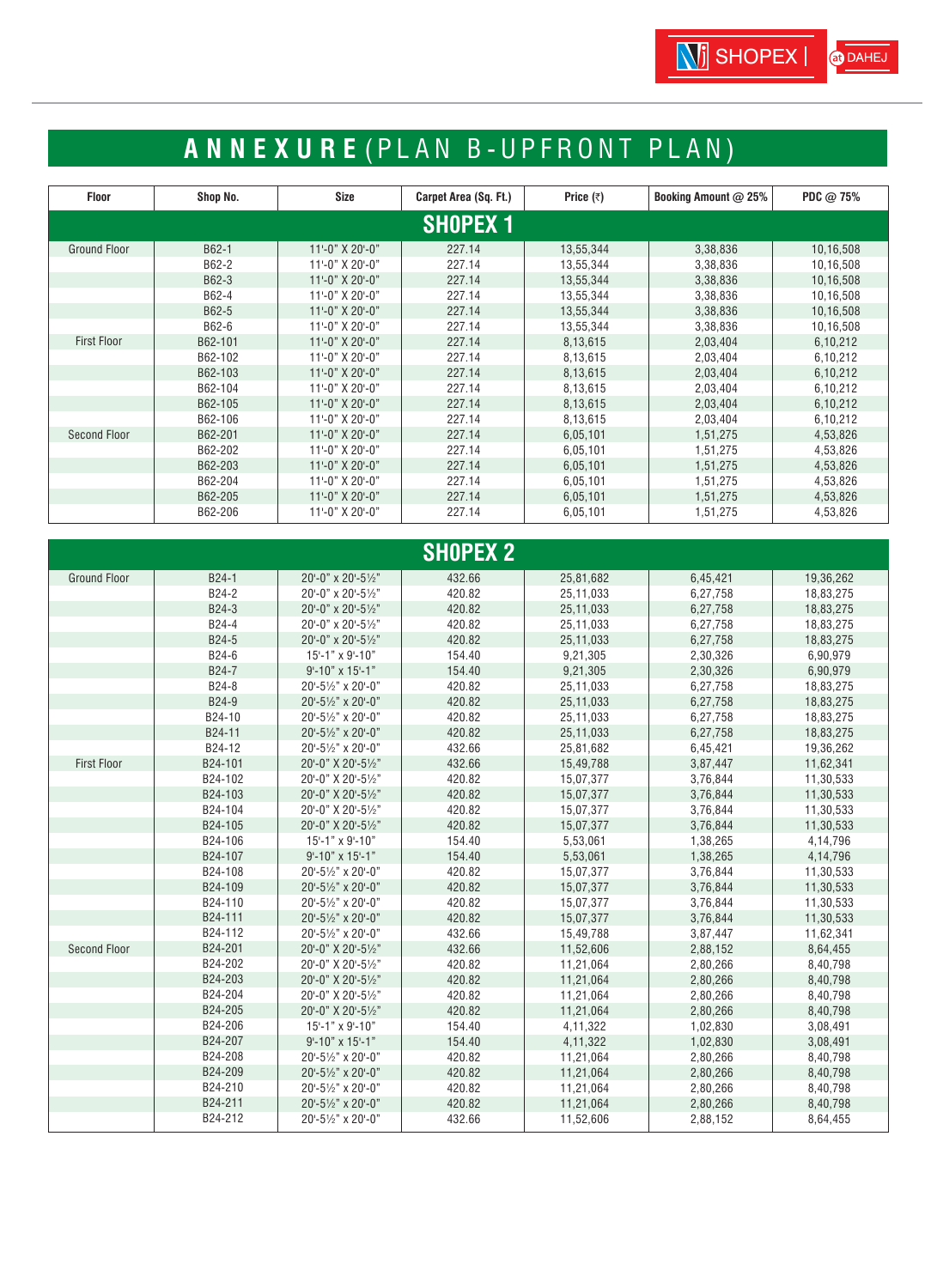# **ANNEXURE** ( PLAN B-UPFRONT PLAN)

| <b>Floor</b>        | Shop No. | Size               | Carpet Area (Sq. Ft.) | Price $(7)$ | Booking Amount @ 25% | PDC @ 75% |
|---------------------|----------|--------------------|-----------------------|-------------|----------------------|-----------|
| <b>SHOPEX 3</b>     |          |                    |                       |             |                      |           |
| <b>Ground Floor</b> | $B1-1$   | 20'-0" X 15'-51/2" | 327.00                | 19,51,209   | 4,87,802             | 14,63,407 |
|                     | $B1-2$   | 29'-61/2" X 20'-0" | 596.64                | 35,60,151   | 8,90,038             | 26,70,113 |
|                     | $B1-3$   | 12'-9" X 20'-0"    | 261.00                | 15,57,387   | 3,89,347             | 11,68,040 |
|                     | $B1-4$   | 12'-9" X 20'-0"    | 261.00                | 15,57,387   | 3,89,347             | 11,68,040 |
|                     | $B1-5$   | 12'-71/2" X 20'-0" | 258.67                | 15,43,484   | 3,85,871             | 11,57,613 |
|                     | $B1-6$   | 12'-71/2" X 20'-0" | 258.67                | 15,43,484   | 3,85,871             | 11,57,613 |
|                     | $B1-7$   | 12'-9" X 20'-0"    | 261.00                | 15,57,387   | 3,89,347             | 11,68,040 |
|                     | $B1-8$   | 12'-9" X 20'-0"    | 261.00                | 15,57,387   | 3,89,347             | 11,68,040 |
|                     | $B1-9$   | 29'-61/2" X 20'-0" | 596.64                | 35,60,151   | 8,90,038             | 26,70,113 |
|                     | $B1-10$  | 20'-0" X 15'-51/2" | 327.00                | 19,51,209   | 4,87,802             | 14,63,407 |
| <b>First Floor</b>  | B1-101   | 20'-0" X 15'-51/2" | 327.00                | 11,71,314   | 2,92,829             | 8,78,486  |
|                     | B1-102   | 29'-61/2" X 20'-0" | 596.64                | 21,37,164   | 5,34,291             | 16,02,873 |
|                     | B1-103   | 12'-9" X 20'-0"    | 261.00                | 9,34,902    | 2,33,726             | 7,01,177  |
|                     | B1-104   | 12'-9" X 20'-0"    | 261.00                | 9,34,902    | 2,33,726             | 7,01,177  |
|                     | B1-105   | 12'-71/2" X 20'-0" | 258.67                | 9,26,556    | 2,31,639             | 6,94,917  |
|                     | B1-106   | 12'-71/2" X 20'-0" | 258.67                | 9,26,556    | 2,31,639             | 6,94,917  |
|                     | B1-107   | 12'-9" X 20'-0"    | 261.00                | 9,34,902    | 2,33,726             | 7,01,177  |
|                     | B1-108   | 12'-9" X 20'-0"    | 261.00                | 9,34,902    | 2,33,726             | 7,01,177  |
|                     | B1-109   | 29'-61/2" X 20'-0" | 596.64                | 21,37,164   | 5,34,291             | 16,02,873 |
|                     | B1-110   | 20'-0" X 15'-51/2" | 327.00                | 11,71,314   | 2,92,829             | 8,78,486  |
| <b>Second Floor</b> | B1-201   | 20'-0" X 15'-51/2" | 327.00                | 8,71,128    | 2,17,782             | 6,53,346  |
|                     | B1-202   | 29'-61/2" X 20'-0" | 596.64                | 15,89,449   | 3,97,362             | 11,92,087 |
|                     | B1-203   | 12'-9" X 20'-0"    | 261.00                | 6,95,304    | 1,73,826             | 5,21,478  |
|                     | B1-204   | 12'-9" X 20'-0"    | 261.00                | 6,95,304    | 1,73,826             | 5,21,478  |
|                     | B1-205   | 12'-71/2" X 20'-0" | 258.67                | 6,89,097    | 1,72,274             | 5,16,823  |
|                     | B1-206   | 12'-71/2" X 20'-0" | 258.67                | 6,89,097    | 1,72,274             | 5,16,823  |
|                     | B1-207   | 12'-9" X 20'-0"    | 261.00                | 6,95,304    | 1,73,826             | 5,21,478  |
|                     | B1-208   | 12'-9" X 20'-0"    | 261.00                | 6,95,304    | 1,73,826             | 5,21,478  |
|                     | B1-209   | 29'-61/2" X 20'-0" | 596.64                | 15,89,449   | 3,97,362             | 11,92,087 |
|                     | B1-210   | 20'-0" X 15'-51/2" | 327.00                | 8,71,128    | 2,17,782             | 6,53,346  |

|                     |            |                                 | <b>SHOPEX 4</b> |           |          |           |
|---------------------|------------|---------------------------------|-----------------|-----------|----------|-----------|
| <b>Ground Floor</b> | $A1-01$    | 20'-0" X 20'-51/2"              | 432.66          | 25,81,682 | 6,45,421 | 19,36,262 |
|                     | $A1-02$    | 20'-0" X 20'-51/2"              | 420.82          | 25,11,033 | 6,27,758 | 18,83,275 |
|                     | $A1-03$    | 20'-0" X 20'-51/2"              | 420.82          | 25,11,033 | 6,27,758 | 18,83,275 |
|                     | $A1-04$    | 15'-1" X 20'-51/2"              |                 |           |          |           |
|                     |            | 4'-11" X 9'-10"                 | 368.63          | 21.99.615 | 5,49,904 | 16,49,711 |
|                     | $A1-05$    | 20'-51/2" X 15'-1"              |                 |           |          |           |
|                     |            | $9 - 10" X 4 - 11"$             | 368.63          | 21,99,615 | 5,49,904 | 16,49,711 |
|                     | $A1-06$    | 20'-51/2" x 20'-0"              | 420.82          | 25,11,033 | 6,27,758 | 18,83,275 |
|                     | $A1-07$    | 20'-51/2" x 20'-0"              | 420.82          | 25,11,033 | 6,27,758 | 18,83,275 |
|                     | $A1-08$    | 20'-51/2" x 20'-0"              | 432.66          | 25,81,682 | 6,45,421 | 19,36,262 |
| <b>First Floor</b>  | A1-101     | 20'-0" X 20'-51/2"              | 432.66          | 15,49,788 | 3,87,447 | 11,62,341 |
|                     | A1-102     | 20'-0" X 20'-51/2"              | 420.82          | 15,07,377 | 3,76,844 | 11,30,533 |
|                     | $A1 - 103$ | 20'-0" X 20'-51/2"              | 420.82          | 15,07,377 | 3,76,844 | 11,30,533 |
|                     | A1-104     | 15'-1" X 20'-51/2"              |                 |           |          |           |
|                     |            | 4'-11" X 9'-10"                 | 368.63          | 13,20,433 | 3,30,108 | 9,90,324  |
|                     | A1-105     | 20'-51/ <sub>2</sub> " X 15'-1" |                 |           |          |           |
|                     |            | $9 - 10" X 4 - 11"$             | 368.63          | 13,20,433 | 3,30,108 | 9,90,324  |
|                     | A1-106     | 20'-51/2" x 20'-0"              | 420.82          | 15,07,377 | 3,76,844 | 11,30,533 |
|                     | A1-107     | 20'-51/2" x 20'-0"              | 420.82          | 15,07,377 | 3,76,844 | 11,30,533 |
|                     | A1-108     | 20'-51/2" x 20'-0"              | 432.66          | 15,49,788 | 3,87,447 | 11.62.341 |
| <b>Second Floor</b> | A1-201     | 20'-0" X 20'-51/2"              | 432.66          | 11,52,606 | 2,88,152 | 8,64,455  |
|                     | A1-202     | 20'-0" X 20'-51/2"              | 420.82          | 11.21.064 | 2.80.266 | 8,40,798  |
|                     | A1-203     | 20'-0" X 20'-51/2"              | 420.82          | 11,21,064 | 2,80,266 | 8,40,798  |
|                     | A1-204     | 15'-1" X 20'-51/2"              |                 |           |          |           |
|                     |            | 4'-11" X 9'-10"                 | 368.63          | 9,82,030  | 2,45,508 | 7,36,523  |
|                     | A1-205     | 20'-51/ <sub>2</sub> " X 15'-1" |                 |           |          |           |
|                     |            | $9 - 10" X 4 - 11"$             | 368.63          | 9,82,030  | 2,45,508 | 7,36,523  |
|                     | A1-206     | 20'-51/2" x 20'-0"              | 420.82          | 11,21,064 | 2,80,266 | 8,40,798  |
|                     | A1-207     | 20'-51/2" x 20'-0"              | 420.82          | 11,21,064 | 2,80,266 | 8,40,798  |
|                     | A1-208     | 20'-51/ <sub>2</sub> " x 20'-0" | 432.66          | 11,52,606 | 2,88,152 | 8,64,455  |